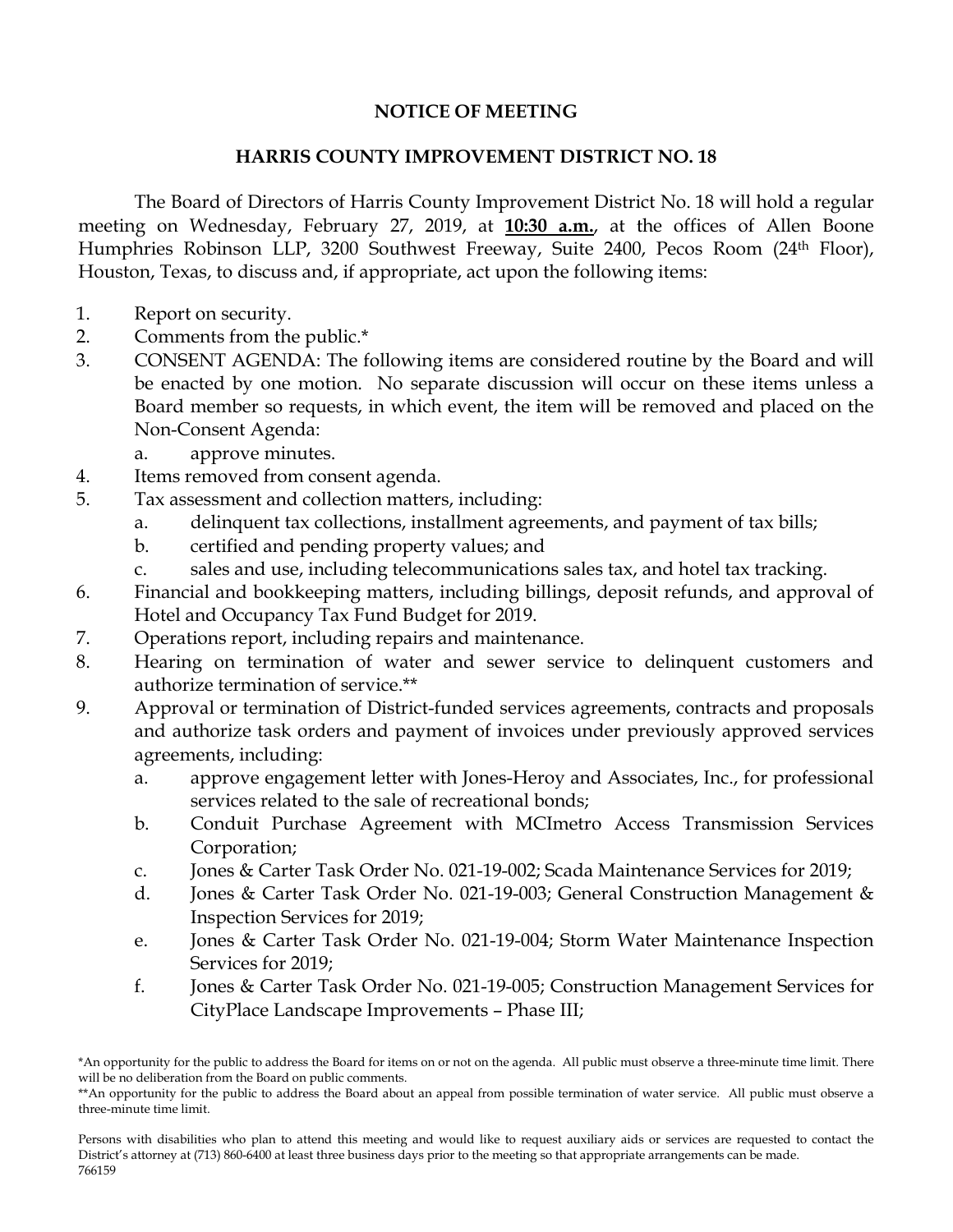- g. Jones & Carter Task Order No. 021-19-006; Bid Services for CityPlace Park Pond 4 Detention;
- h. C.L. Davis Task Order No. 008-19-002; for preparation of Exhibit for Drainage Corridor 1 and proposed Energy Drive;
- i. C.L. Davis Task Order No. 008-19-003; for Spring Stuebner Detention Pond Expansion;
- j. Mike Stone Associates Task Order No. 028-19-002; for Event Planning and Preparation;
- k. Berg Oliver Associates Task Order No. 004-19-002; Phase I Environmental Site Assessment for Spring Stuebner Detention Pond Expansion;
- l. Berg Oliver Associates Task Order No. 004-19-003; Phase I Environmental Site Assessment for Springwoods Village Parkway Sec 5; and
- m. The Broadband Group Task Order No. 041-19-002; Design for WiFi System along trails and Parks.
- 10. Deeds and easements, including:
	- a. Special Warranty Deed for Detention Pond Expansion Site; and
	- b. Special Warranty Deed for Springwoods Village Parkway Street Dedication Section 5.
- 11. Engineering matters, including:
	- a. approve plans and specifications and authorize advertisement for bids or solicitation of proposals, if any;
	- b. review bids/proposals, award contracts, and approve letter financing agreements, as appropriate:
	- c. approve pay estimates, change orders, quantity adjustments and final acceptance, and direct engineer to notify insurance company of acceptance, as appropriate:
		- i. Pedestrian Trails East Mossy Oaks Road Connection to Holzwarth Road (Jones & Carter/Shooter & Lindsey);
			- (a) Pay Estimate No. 1 and Final;
			- (b) Change Order No. 1 (Existing Concrete Modifications);
			- (c) Quantity Contract Adjustment No. 1 (Match Field Quantities);
		- ii. CityPlace Roadways Phase II (Jones & Carter/Harper Brothers Construction);
			- (a) Change Order No. 1 (Ductbank, 12" Waterline, Retaining Wall Filter Drain, 12" Gate Valve, RCB Backfill);
	- d. storm water quality permits and other storm water issues, including renewal of permits, if any;
	- e. other engineering items/reports;
	- f. pending and active construction contracts; and
	- g. update regarding bond and surplus funds applications.
- 12. Management and recreational facility report, including general operations report, recommendations regarding solicitation, award and/or termination, if applicable, of ongoing maintenance, management and repair contracts and update regarding pending FEMA and NRCS reimbursements.